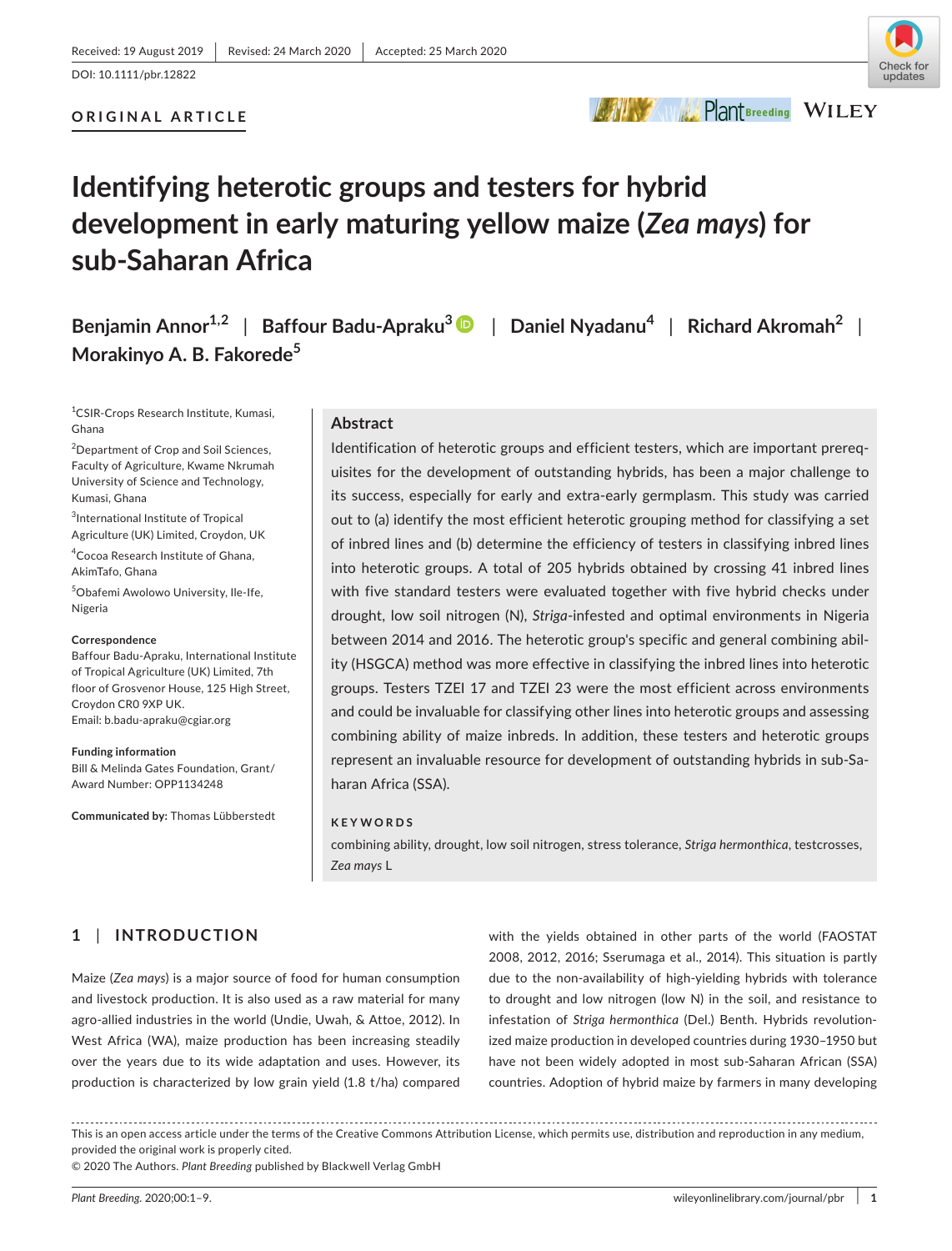countries has been very slow, although it has now been increasing gradually in SSA.

An important requirement for the development of high-yielding commercial hybrids is the availability of information on the heterotic groups and patterns of the available inbred lines in a breeding programme (Barata & Carena, 2006; Fan et al., 2018). Globally, inbred lines and the derived commercial hybrids resulting from them must be stress tolerant. Stresses common to all SSA countries include drought and low N and infestation by parasitic weeds such as *Striga hermonthica*, especially in WCA. Classification of inbred lines into heterotic groups under the different environmental conditions has been initiated by several researchers in SSA (Agbaje, Badu-Apraku, & Fakorede, 2008; Badu-Apraku, Fakorede, et al., 2015; Badu-Apraku et al., 2013; Menkir, Badu-Apraku, Thé, & Adepoju, 2003) but limited success has been achieved. Taking a cue from the experience and the standards attained over a long time by the USA maize breeders, heterotic grouping of inbred lines has to be a continuous exercise in maize breeding programmes. Heterotic groups and testers for the newly developed or introduced set of inbred lines in a breeding program must be determined (Barata & Carena, 2006; Fan et al., 2018; Fan, Tan, Yang, & Chen, 2004). Additionally, it is important for any successful or effective breeding programme aimed at developing outstanding drought, low N and *Striga* resistant hybrids to assess the heterotic groups under individual stress, non-stress (optimum), and across environments.

The International Institute of Tropical Agriculture (IITA), Ibadan-Nigeria, in collaboration with the International Maize and Wheat Improvement Center (CIMMYT) in Kenya and with national programmes, has for years been developing and releasing OPVs in all maturity groups and hybrids in the late and intermediate groups but it is only recently that a few stress-tolerant/resistant early and extra-early hybrids have been developed and released in some WCA countries. However, maize researchers have consistently observed that the performance of early (90–95 days to physiological maturity) and extra-early (80–85 days to physiological maturity) yellow maize OPVs and hybrids lag grossly behind their white counterparts in SSA because for a long time research emphasis on maize had been on the white endosperm maize. However, recently, there has been increased research emphasis on the use of yellow endosperm maize because of the high demand for the poultry industry and for human consumption to address vitamin A deficiencies. The yellow maize is preferred for poultry feed because it imparts the yellow colour to the egg yolk and contributes to human nutrition. Therefore, it is imperative to identify the heterotic groups of the newly developed or introduced early maturing yellow maize inbred lines so that they could be successfully used for the development of high-yielding hybrids and synthetic varieties for commercialization in SSA. Hybrid maize varieties are preferred by progressive farmers in SSA due to the high yield compared to OPVs (Ayinde, Fola, & Ibrahim, 2011; Correjado & Magulama, 2008) and uniformity in growth and other agronomically desirable characteristics.

Results of the attempts by maize breeders to identify the most efficient heterotic grouping methods have not been consistent. For

example, Fan, Miles, Takahashi, and Yao (2009) and Badu-Apraku, Fakorede, et al. (2015) compared the specific combining ability (SCA) of several lines using molecular markers and the heterotic group's specific and general combining ability (HSGCA) methods and found the HSGCA method to be the most efficient based on the breeding efficiency (the average of the proportion of total inter-heterotic group hybrids that is due to superior high-yielding inter-heterotic group hybrids plus the proportion of total low-yielding intra-heterotic group hybrids that is due to the low-yielding intra-heterotic group hybrids). In contrast, Badu-Apraku, Annor, et al. (2015), Badu-Apraku, Fakorede, Talabi, et al. (2016) reported the heterotic grouping based on molecular markers as the most efficient in a study involving early maturing quality protein maize (QPM) inbred lines. The contrasting results reported have been attributed to the differences in the genetic materials used (Badu-Apraku, Fakorede, Gedil, et al., 2016). It is therefore of utmost importance to classify the newly developed early maturing maize inbred lines using the most efficient grouping method to identify the best set of new inbred lines for effective use in maize breeding programmes.

Another important requirement of any successful maize breeding programme is the availability of efficient testers, which could effectively discriminate and classify inbred lines into appropriate heterotic groups for the development of high-yielding hybrids and synthetic varieties. An effective tester should be able to rank inbred lines correctly for performance in hybrid combinations and increase the differences between testcrosses for efficient discrimination (Rawlings & Thompson, 1962). Several early maturing yellow endosperm inbred lines [TZEI 10 (A), TZEI 17 (B), TZE 23 (C), TZEI 129 (D) and ENT 13 (E)] have been identified as standard testers in the IITA Maize Improvement Program (MIP). It is therefore important to authenticate the efficiency of these early inbred lines as testers which could be effectively utilized for grouping other inbred lines and for the development of productive hybrids and synthetic varieties. The objectives of the present study were to (a) identify the most efficient of the two heterotic grouping methods, HSGCA, and genetic distance from SNP markers for SSA agro-ecological conditions and (b) determine the efficiency of testers in classifying selected tropical inbred lines into heterotic groups.

## **2** | **MATERIALS AND METHODS**

## **2.1** | **Experimental materials and generation of testcrosses**

Forty-one S<sub>7</sub> inbred lines of maize (*Zea mays L.*) developed in the IITA, and CIMMYT maize improvement programmes (MIP) were used in the present study. Thirty-one of the lines were inbreds developed from TZEI 11 x TZEI 8, with five from TZE-Y Pop STR Co, three from TZE Comp5-Y C6, one from M37W/ZM607#bF37sr-2-3sr-6-2-X and one from 87036/87923 populations. The inbred lines were selected based on the contrasting responses to drought and *Striga* infestation (Table 1). The five early maturing yellow endosperm elite inbreds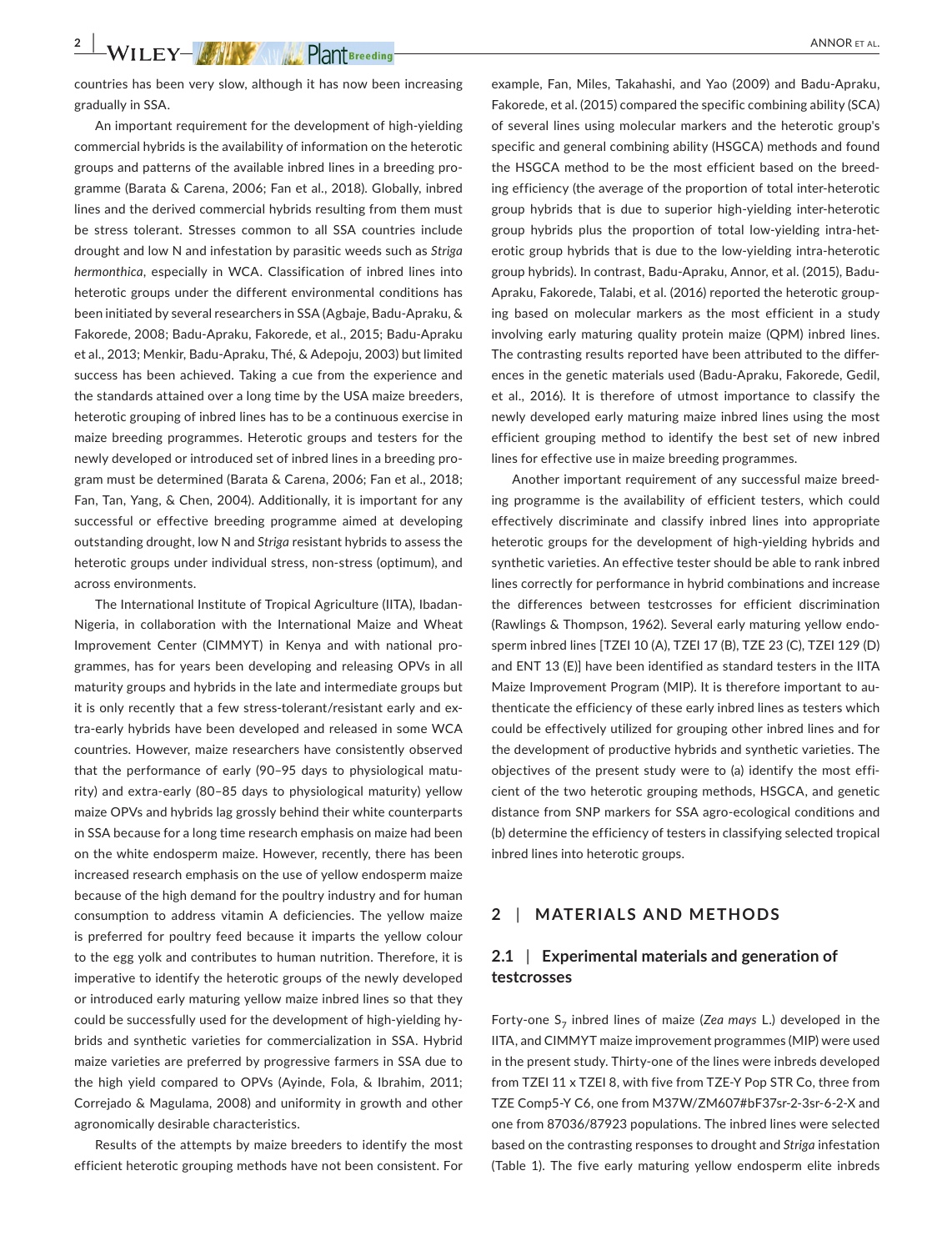**TABLE 1** Description of early maturing maize inbred lines used in the study

|  |  | × |
|--|--|---|
|  |  |   |

| S/N            | <b>Inbred</b>      | <b>Designation</b>                                           | Source                       | <b>Reaction to</b><br>drought | <b>Reaction to</b><br><b>Striga</b> |
|----------------|--------------------|--------------------------------------------------------------|------------------------------|-------------------------------|-------------------------------------|
| $\mathbf{1}$   | <b>TZEI 415</b>    | (TZEI 11 × TZEI 8) $S_7$ inb 18-1/3-1/2-1/1                  | <b>IITA</b>                  | Tolerant                      | Tolerant                            |
| $\overline{2}$ | <b>TZEI 428</b>    | (TZEI 11 $\times$ TZEI 8) S <sub>7</sub> inb 30-3/3-7/9-1/1  | <b>IITA</b>                  | Tolerant                      | Tolerant                            |
| 3              | <b>TZEI 430</b>    | (TZEI 11 × TZEI 8) $S_7$ inb 37-1/3-3/3-1/1                  | <b>IITA</b>                  | Tolerant                      | Susceptible                         |
| 4              | <b>TZEI 432</b>    | (TZEI 11 × TZEI 8) $S_7$ inb 47-3/4-4/11-1/1                 | <b>IITA</b>                  | Tolerant                      | Susceptible                         |
| 5              | <b>TZEI 433</b>    | (TZEI 11 × TZEI 8) $S_7$ inb 81-1/4-8/10-1/1                 | <b>IITA</b>                  | Tolerant                      | Susceptible                         |
| 6              | <b>TZEI 439</b>    | (TZEI 11 $\times$ TZEI 8) S <sub>7</sub> inb 92-2/5-3/7-1/1  | <b>IITA</b>                  | Tolerant                      | Susceptible                         |
| 7              | <b>TZEI 441</b>    | (TZEI 11 × TZEI 8) S <sub>7</sub> inb 92-5/5-4/5-1/1         | <b>IITA</b>                  | Tolerant                      | Susceptible                         |
| 8              | <b>TZEI 442</b>    | (TZEI 11 × TZEI 8) $S_7$ inb 92-5/5-5/5-1/1                  | <b>IITA</b>                  | Tolerant                      | Susceptible                         |
| 9              | <b>TZEI 443</b>    | (TZEI 11 × TZEI 8) S <sub>7</sub> inb 95-2/2-1/5-1/1         | <b>IITA</b>                  | Tolerant                      | Tolerant                            |
| 10             | <b>TZEI 449</b>    | (TZEI 11 × TZEI 8) S <sub>7</sub> inb 107-6/6-4/7-1/1        | <b>IITA</b>                  | Tolerant                      | Tolerant                            |
| 11             | <b>TZEI 450</b>    | (TZEI 11 × TZEI 8) S <sub>7</sub> inb 112-2/4-4/4-1/1        | <b>IITA</b>                  | Tolerant                      | Tolerant                            |
| 12             | <b>TZEI 455</b>    | (TZEI 11 $\times$ TZEI 8) S <sub>7</sub> inb 133-3/3-3/3-1/1 | <b>IITA</b>                  | Tolerant                      | Susceptible                         |
| 13             | <b>TZEI 461</b>    | (TZEI 11 × TZEI 8) S <sub>7</sub> inb 148-1/3-4/6-1/1        | <b>IITA</b>                  | Tolerant                      | Susceptible                         |
| 14             | <b>TZEI 462</b>    | (TZEI 11 × TZEI 8) S <sub>7</sub> inb 148-1/3-6/6-1/1        | <b>IITA</b>                  | Tolerant                      | Tolerant                            |
| 15             | <b>TZEI 464</b>    | (TZEI 11 × TZEI 8) $S_7$ inb 148-3/3-3/5-1/1                 | <b>IITA</b>                  | Tolerant                      | Susceptible                         |
| 16             | <b>TZEI 465</b>    | (TZEI 11 × TZEI 8) $S_7$ inb 148-3/3-4/5-1/1                 | <b>IITA</b>                  | Tolerant                      | Tolerant                            |
| 17             | <b>TZEI 470</b>    | (TZEI 11 × TZEI 8) $S_7$ inb 154-3/3-1/5-1/1                 | <b>IITA</b>                  | Tolerant                      | Tolerant                            |
| 18             | <b>TZEI 472</b>    | (TZEI 11 × TZEI 8) S <sub>7</sub> inb 154-3/3-4/5-1/1        | <b>IITA</b>                  | Tolerant                      | Tolerant                            |
| 19             | <b>TZEI 474</b>    | (TZEI 11 × TZEI 8) $S_7$ inb 170-1/3-2/6-1/1                 | <b>IITA</b>                  | Tolerant                      | Tolerant                            |
| 20             | <b>TZEI 483</b>    | (TZEI 11 × TZEI 8) $S_7$ inb 184-3/3-4/6-1/1                 | <b>IITA</b>                  | Tolerant                      | Tolerant                            |
| 21             | <b>TZEI 484</b>    | (TZEI 11 × TZEI 8) S <sub>7</sub> inb 184-3/3-6/6-1/1        | <b>IITA</b>                  | Tolerant                      | Tolerant                            |
| 22             | <b>TZEI 486</b>    | (TZEI 11 × TZEI 8) S <sub>7</sub> inb 185-1/2-4/5-1/1        | <b>IITA</b>                  | Tolerant                      | Tolerant                            |
| 23             | <b>TZEI 494</b>    | (TZEI 11 × TZEI 8) S <sub>7</sub> inb 201-1/2-3/6-1/1        | <b>IITA</b>                  | Susceptible                   | Tolerant                            |
| 24             | <b>TZEI 495</b>    | (TZEI 11 × TZEI 8) $S_7$ inb 201-1/2-4/6-1/1                 | <b>IITA</b>                  | Tolerant                      | Tolerant                            |
| 25             | <b>TZEI 507</b>    | (TZEI 11 × TZEI 8) $S_7$ inb 238-3/4-5/6-1/1                 | <b>IITA</b>                  | Tolerant                      | Tolerant                            |
| 26             | <b>TZEI 508</b>    | (TZEI 11 × TZEI 8) S <sub>7</sub> inb 248-1/4-1/4-1/1        | <b>IITA</b>                  | Tolerant                      | Susceptible                         |
| 27             | <b>TZEI 515</b>    | (TZEI 11 × TZEI 8) $S_7$ inb 258-1/4-2/6-1/1                 | <b>IITA</b>                  | Tolerant                      | Susceptible                         |
| 28             | <b>TZEI 516</b>    | (TZEI 11 × TZEI 8) $S_7$ inb 258-1/4-5/6-1/1                 | <b>IITA</b>                  | Tolerant                      | Tolerant                            |
| 29             | <b>TZEI 518</b>    | (TZEI 11 × TZEI 8) $S_7$ inb 258-2/4-5/7-1/1                 | <b>IITA</b>                  | Tolerant                      | Tolerant                            |
| 30             | <b>TZEI 520</b>    | (TZEI 11 × TZEI 8) $S_7$ inb 263-1/2-2/6-1/1                 | <b>IITA</b>                  | Tolerant                      | Tolerant                            |
| 31             | <b>TZEI 522</b>    | (TZEI 11 × TZEI 8) $S_7$ inb 282-2/3-1/5-1/1                 | <b>IITA</b>                  | Tolerant                      | Tolerant                            |
| 32             | <b>TZEI 124</b>    | TZE-Y Pop STR Co $S_7$ Inbred 3-1-3                          | <b>IITA</b>                  | Susceptible                   | Tolerant                            |
| 33             | <b>TZEI 16</b>     | TZE Comp5-Y C6 S <sub>7</sub> Inbred 31                      | <b>IITA</b>                  | Tolerant                      | Susceptible                         |
| 34             | TZEI 24            | TZE-Y Pop STR Co $S_7$ Inbred 142-2-2                        | <b>IITA</b>                  | Tolerant                      | Resistant                           |
| 35             | <b>TZEI 160</b>    | TZE-Y Pop STR Co $S_7$ Inbred 102-2-3                        | <b>IITA</b>                  | Tolerant                      | Tolerant                            |
| 36             | <b>TZEI 161</b>    | TZE-Y Pop STR Co $S_7$ Inbred 103-2-3                        | <b>IITA</b>                  | Tolerant                      | Tolerant                            |
| 37             | <b>TZEI 173</b>    | TZE Comp5-Y C6 $S_7$ Inbred 21A                              | <b>IITA</b>                  | Susceptible                   | Tolerant                            |
| 38             | <b>TZEI 175</b>    | TZE Comp5-Y C6 S <sub>7</sub> Inbred 25B                     | <b>IITA</b>                  | Susceptible                   | Tolerant                            |
| 39             | <b>TZEI 182</b>    | TZE-Y Pop STR Co $S_7$ Inbred 152-2-2                        | <b>IITA</b>                  | Tolerant                      | Tolerant                            |
| 40             | ENT <sub>8</sub>   | [M37W/ZM607#bF37sr-2-3sr-6-2-X]-8-2-X-1-BB                   | <b>CIMMYT</b>                | Tolerant                      | Susceptible                         |
| 41             | <b>ENT 17</b>      | [(87036/87923)-X-800-3-1-X-1-B-B-1-1-1-B-B-xP                | <b>CIMMYT</b>                | Tolerant                      | Tolerant                            |
| 42             | <b>TZEI 23 (C)</b> | TZE-Y Pop STR Co- Inbred 62-2-3                              | $\ensuremath{\mathsf{IITA}}$ | Tolerant                      | Resistant                           |
| 43             | TZEI 129 (D)       | TZE-Y Pop STR Co-Inbred 16-1-3                               | <b>IITA</b>                  | Tolerant                      | Susceptible                         |
| 44             | <b>TZEI 10(A)</b>  | TZE-Y Pop STR Co- Inbred 152                                 | $\ensuremath{\mathsf{IITA}}$ | Tolerant                      | Tolerant                            |
| 45             | TZEI 17 (B)        | TZE Comp5-Y C6- Inbred 35                                    | <b>IITA</b>                  | Tolerant                      | Tolerant                            |
| 46             | ENT 13 (E)         | [M37W/ZM607#bF37sr-2-3sr-6-2-X]-8-2-X-1-BB-                  | <b>CIMMYT</b>                | Tolerant                      | Susceptible                         |

*Note:* (TZEI 11 × TZEI 8) S<sub>7</sub> inb 18-1/3-1/2-1/1 = TZEI 415 was developed from a cross between TZEI 11 × TZEI 8, taken through seven cycles of inbreeding  $(S_7)$  and was the 18th line selected after the first cycle  $(S_1)$  of inbreeding. This was followed by several cycles of repeated selfing and selection at the different stages of inbreeding.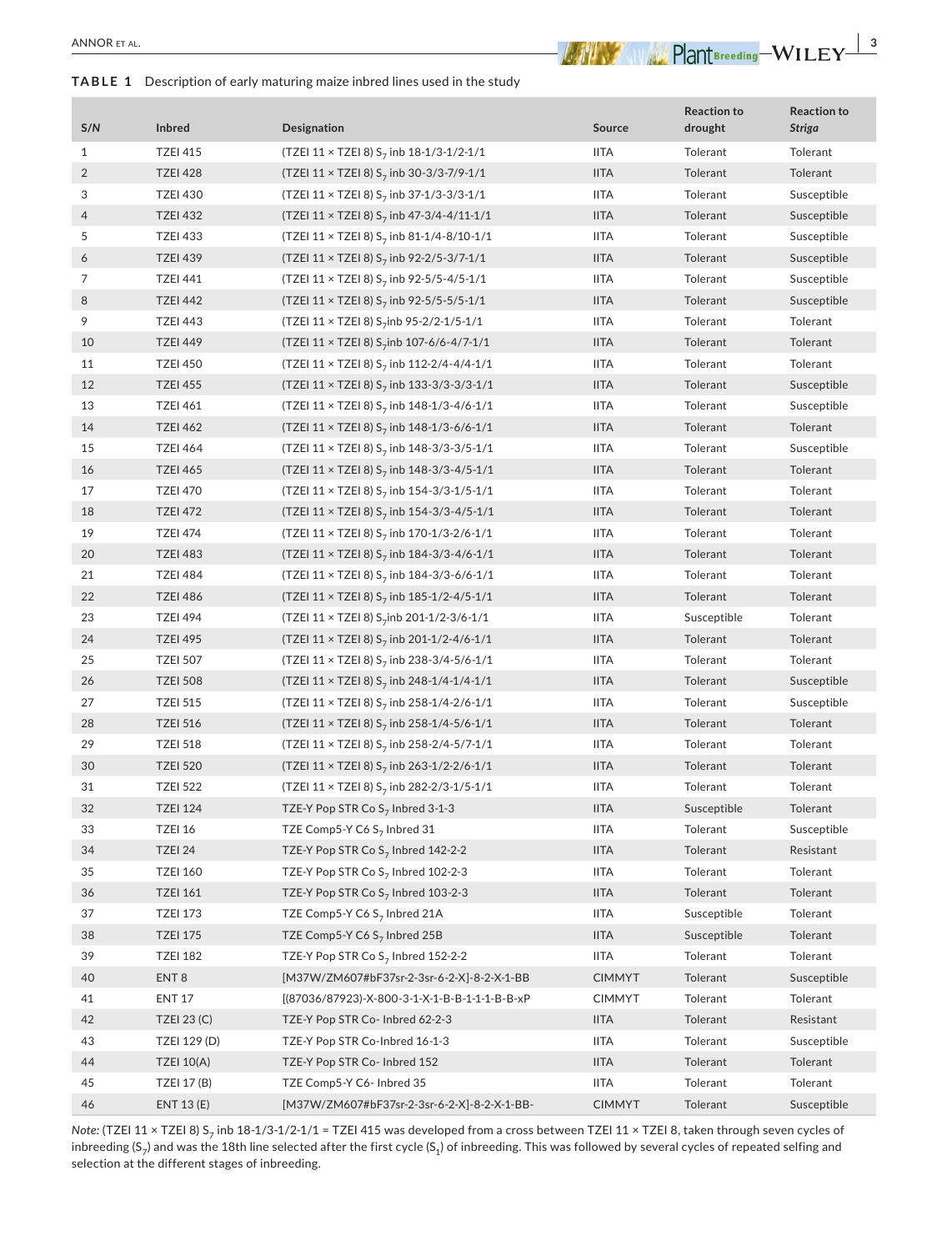**4 WILEY- ANNOR ET AL. ANNOR ET AL. ANNOR ET AL.** 

(three of the testers were identified from a set of inbreds derived from TZE-Y Pop STR Co, one from TZE Comp5-Y, and one from M37W/ZM607#bF37sr-2-3sr-6-2-X populations) testers identified in the IITA MIP were crossed to the 41 inbred lines using the line by tester mating design during the dry season of 2014 in Ibadan, Nigeria, to obtain 205 testcross hybrids. The 205 hybrids plus five drought, low N and *Striga* resistant hybrid checks were evaluated under four research conditions (drought, low N, *Striga*-infested and optimal conditions) in Nigeria from 2014 to 2016 (Table 1).

### **2.2** | **Field experiments**

The 205 hybrids plus five checks were evaluated under terminal drought (where planting was done in such a way that flowering and grain filling periods coincided with the natural drought) in a droughtprone location, Bagauda (lat. 12°11'N, long. 8°37'E, with elevation of 580 masl and 800 mm annual rainfall) during the 2016 rainy season. The evaluation of the hybrids was also conducted under induced drought stress at Minjibir (lat. 12°00'N, long. 8°22'E, with elevation of 445 masl and 800 mm annual rainfall) and Ikenne (6°53''N, 30°42'E, 60 masl, 1,200 mm annual rainfall) during the 2014/2015 and 2015/2016 dry seasons, respectively (Table S1). Drought stress at both locations was induced by suspending irrigation at 28 days after planting (DAP); however, at Minjibir irrigation was resumed after flowering due to the high intensity of the heat during the plant growth and development period. A sprinkler irrigation system which supplied 17 mm of water weekly was used. Fertilizer was applied as NPK (15-15-15) at planting at the rate of 60 kg NPK/ha and topdressed with urea at 60 kg N/ha at two weeks after planting (WAP). Under the terminal drought, basal and top dressing were carried out at two and four WAP.

The hybrids were also evaluated under low N (30 kg/ha according to soil tests) conditions at Mokwa (9°18'N, 5°4'E, 457 masl, 1,100 mm annual rainfall) during the 2015 and 2016 rainy seasons and Ile-Ife (7°28'N, 4°33'E, and 244 masl, 1,200 mm annual rainfall) during the 2015 rainy season (Table S1). The low N fields at both locations were depleted of N by growing maize continuously at high density for several years and removing the biomass after each harvest. Soil samples taken from 0 to 15 cm depth before field preparation were analysed for nitrogen (N), phosphorus (P) and potassium (K) contents at the IITA analytical services laboratory, Ibadan, Nigeria, following the Kjeldahl digestion and colorimetric methods (Bremner & Mulvaney, 1982). The Mokwa soil contained 0.033% of N, 4.11 mg/kg of P and 0.14 cmol/kg of K while that of Ile-Ife had 0.081% of N, 4.04 mg/kg of P and 0.23 cmol/kg of K. Nitrogen fertilizer (Urea) was applied at two WAP following thinning to bring the total available N to 30 kg/ha as indicated by the soil tests. Single superphosphate and muriate of potash fertilizers were applied to obtain 60 kg/ha each of P and K.

Also, the hybrids were evaluated under optimal growing conditions during the 2015 and 2016 rainy seasons at Mokwa, Ikenne,

Abuja (9°16'N, 7°20'E, 300 m asl, 1,500 mm annual rainfall) and during the 2015 rainy season at Ile-Ife (Table S1). The compound fertilizer, NPK (15:15:15), was applied to all the optimal trials at two WAP to provide 60 kg/ha each of N, P and K and top-dressed at four WAP with 60 kg N/ha. The low N, drought and optimal fields were kept weed-free by the application of atrazine and gramozone as preemergence and postemergence herbicides at 5 L/ha each of primextra and paraquat and later by manual weeding.

The hybrids were evaluated under artificial *Striga* infestation at Mokwa and Abuja in 2015 and 2016 (Table S1). Ethylene gas was injected into the soil at two weeks before planting to stimulate suicidal germination of existing *Striga* seeds. The infestation with *Striga* was carried out using the method of Kim (1991). The *Striga hermonthica* seeds used were collected from sorghum fields in the preceding season, stored for at least six months and mixed with finely sieved sand in the ratio of 1 : 99 by weight. A standard scoop calibrated to ensure that about 5,000 germinable *Striga* seeds were placed in each planting hole was used for the artificial infestations. To ensure good germination of the *Striga* seeds and attachment of *Striga* plants to the roots of the maize plants, fertilizer application was delayed until 21 DAP when 30 kg/ha each of N, P and K was applied as NPK 15–15–15. Weeds other than *Striga* were controlled by hand weeding.

A 14 × 15 alpha-lattice design with two replications was used in all experiments conducted under the contrasting environments. The experimental units were single-row plots, 3 m long each with row and hill spacing of 0.75 and 0.40 m. Three seeds were sown per hill and later the seedlings were thinned to two at two WAP to obtain a population density of about 66,666 plants/ha.

#### **2.3** | **Single nucleotide polymorphism marker assays**

## **2.3.1** | **DNA extraction**

Seeds of 41 early maturing maize inbred lines and the five lines used as testers were planted at IITA, Ibadan, Nigeria. Two weeks after planting, leaf samples were collected from 30 seedlings of each inbred in the field. The leaf samples were then bulked, lyophilized, carefully packaged, labelled and transferred to CIMMYT Mexico for DNA extraction and genotyping. DNA was extracted at the CIMMYT Mexico Bioscience laboratory using the CIMMYT protocol ([http://www.gener](http://www.generationcp.org/capcorner/chile_wksp_2005/manuals/manual_01.pdf) [ationcp.org/capcorner/chile\\_wksp\\_2005/manuals/manual\\_01.pdf](http://www.generationcp.org/capcorner/chile_wksp_2005/manuals/manual_01.pdf)).

### **2.3.2** | **Genotyping by sequencing**

The enzyme ApeKI was used for digestion and creating a genotyping by sequencing (GBS) library with unique barcodes for each inbred line as described by Elshire et al. (2011). The reads obtained from the GBS library were called in the GBS pipeline Tassel version 3.0.147 which is an extension to the Java program TASSEL (Bradbury et al., 2007). The sequences were aligned to the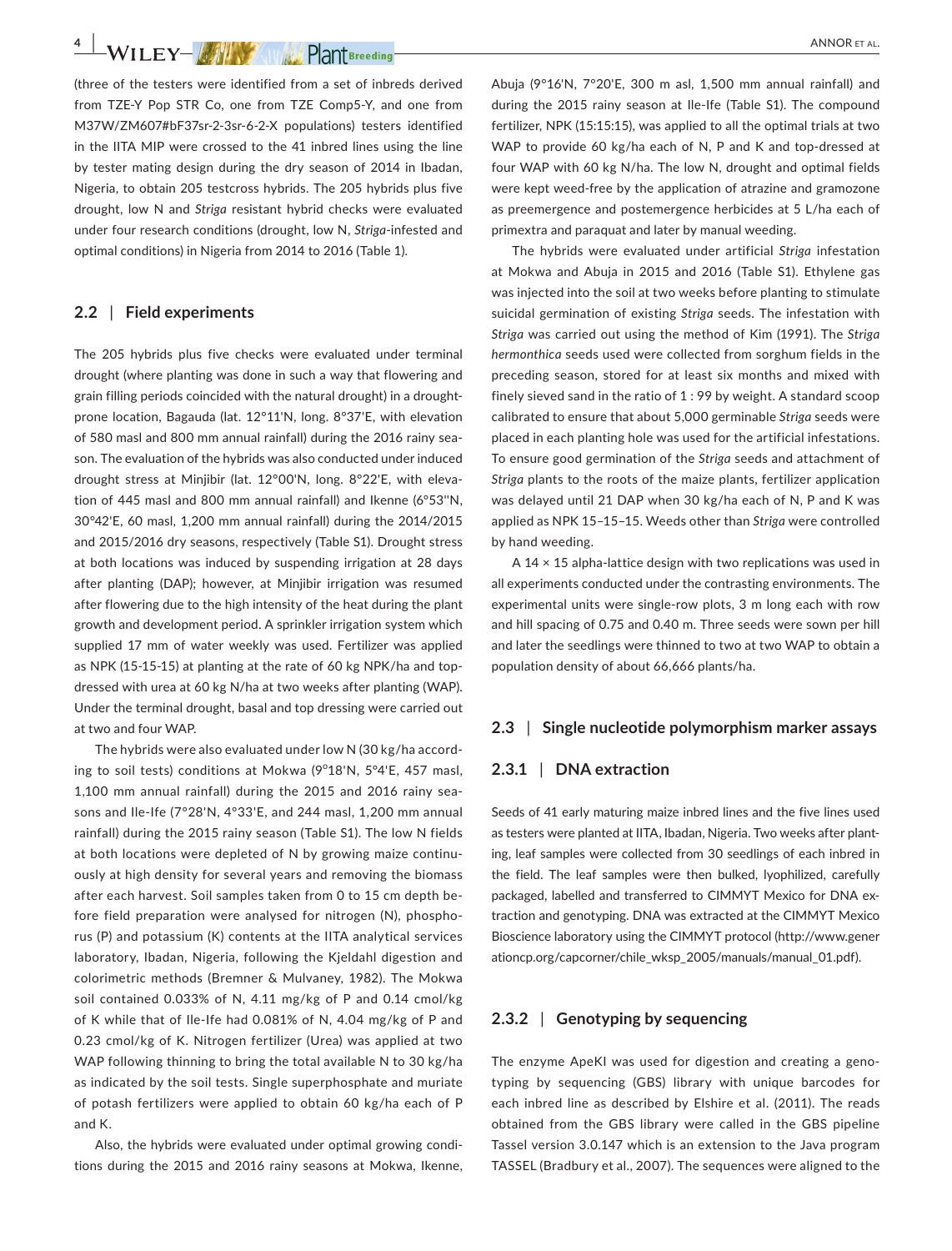maize reference genome B73 RefGen v1 after filtering using the Burrows–Wheeler alignment tool (BWA) (Schnable, Ware, Fulton, Stein, & Wei, 2009). The procedure produced 51,009 SNPs covering all the ten chromosomes of the maize genome, out of which 3,508 SNP loci, having a minor allele frequency of more than 5% and no missing values, were selected using TASSEL version 5.0, and employed for analyzing the genetic diversity of the inbred lines in the present study. The pair-wise Rogers (1972) genetic distances were estimated among the inbred lines using PowerMarker version 3.25 (Liu & Muse, 2005).

### **2.3.3** | **Field phenotyping**

Data were recorded on all plots for days to silking, and days to anthesis, anthesis–silking interval (ASI), plant and ear heights, root lodging, stalk lodging, ear aspect, ear rot and ears per plant. In addition, plant aspect was recorded on the drought, low N and optimal plots, stay-green characteristic on the low N and drought plots as described by Badu-Apraku, Fakorede, Gedil, et al. (2016) and *Striga* damage and number of emerged *Striga* plants on only the *Striga*-infested plots. Under optimal and *Striga-*infested environments, a shelling percentage of 80% was assumed for each plot. Grain yield was obtained from the ear weight and converted to kg/ha by adjusting the moisture content to 15%. For experiments conducted under low N and drought conditions, harvested ears from each plot were shelled to determine the percentage grain moisture. Grain yield in kg/ha adjusted to 15% moisture content was then computed from the shelled grain weight. The 80% shelling percentage was assumed for entries only under *Striga* infestation and optimal conditions because grain filling is usually normal under such conditions.

## **2.4** | **Statistical analysis**

Analysis of variance (ANOVA) was performed across environments (location–year combinations) with PROC GLM in the Statistical Analysis System (SAS) using a random statement with test option (SAS Institute, 2011). In the combined ANOVA, genotypes were considered as a fixed factor while environment, replication within environment and incomplete blocks within replication by environment were regarded as random factors.

A line x tester analysis of variance was used to determine the statistical significance of GCA-line, GCA-tester, SCA-hybrid and their interactions with the environments as described by Amegbor, Badu-Apraku, and Annor (2017). Of particular importance in this study was the SCA x environment interaction, an indication of possible differences in the heterotic grouping of the lines under the different environmental conditions.

Heterotic grouping of the inbred lines across low N, drought, *Striga*-infested and optimal growing environments was performed using the HSGCA [Mean of Hybrid(ij) - Mean of Tester(i)] of grain yield proposed by Fan et al. (2009), genetic distance of maize inbred lines from SNP-based molecular marker method as detailed by Barata and Carena (2006), Li, Yuan, Li, Zhang, and Li (2003), Menkir, Melake-Berhan, The, Ingelbrecht, and Adepoju (2004) and Badu-Apraku, Fakorede, Talabi, et al. (2016).

The efficiencies of the two heterotic grouping methods were compared by arranging the 205 testcrosses from the highest to the lowest based on the means of grain yield across environments. The total number of hybrids for each method was divided into two major groups: intergroup and intragroup crosses. These two groups were subsequently divided into high-yielding hybrids (Yield Group 1 with a mean grain yield ranking among the top 68 hybrids), intermediate-yielding hybrids (Yield Group 2 with a grain yield between the 69th and 136th hybrid) and low-yielding hybrids (Yield Group 3 with a mean grain yield between 137th and 205th hybrid). The best classification method was identified based on the breeding efficiency proposed by Fan et al. (2009) and modified by Badu-Apraku, Fakorede, Talabi, et al. (2016). The equation for estimating the breeding efficiency is as shown below:

$$
Breeding efficiency = \frac{F_{\text{TN INTERGH}}}{F_{\text{N INTERGH}} \times 100} + F_{\text{TN INTERGH}} \times 100
$$

where HY INTERGH = number of high-yielding inter-heterotic group hybrids,

TN INTERGH = total number of inter-heterotic group hybrids,

LY INTRAGH = number of low-yielding intra-heterotic group hybrids,

TN INTRAGH = total number of intra-heterotic group hybrids.

To identify the most efficient inbred tester across the four contrasting research conditions, data on grain yield mean values across the four research conditions adjusted for block and replication effects were subjected to genotype main effect plus genotype x environment interaction (GGE) biplot analysis (testers were used in the analysis in place of environments) as described by Yan and Hunt (2002).

## **3** | **RESULTS**

Analysis of variance of grain yield and other traits across contrasting environments.

Significant (*p* < .05) mean squares of environments (E), hybrid (G) and hybrid × environment interactions (GEI) were observed for grain yield and most measured agronomic traits across environments (Table 2). Partitioning of the hybrid components of variation into GCA of line (GCA-line) and GCA of tester (GCA-tester) and SCA mean squares exhibited significant gains for GCA-line, GCA-tester and SCA for grain yield and most measured agronomic traits across environments. The GCA-line × E and GCA-tester x E interaction mean squares were also significant for most measured traits (Table 2). In contrast, the mean squares of the SCA × E interactions were not significantly different for most measured traits (Table 2).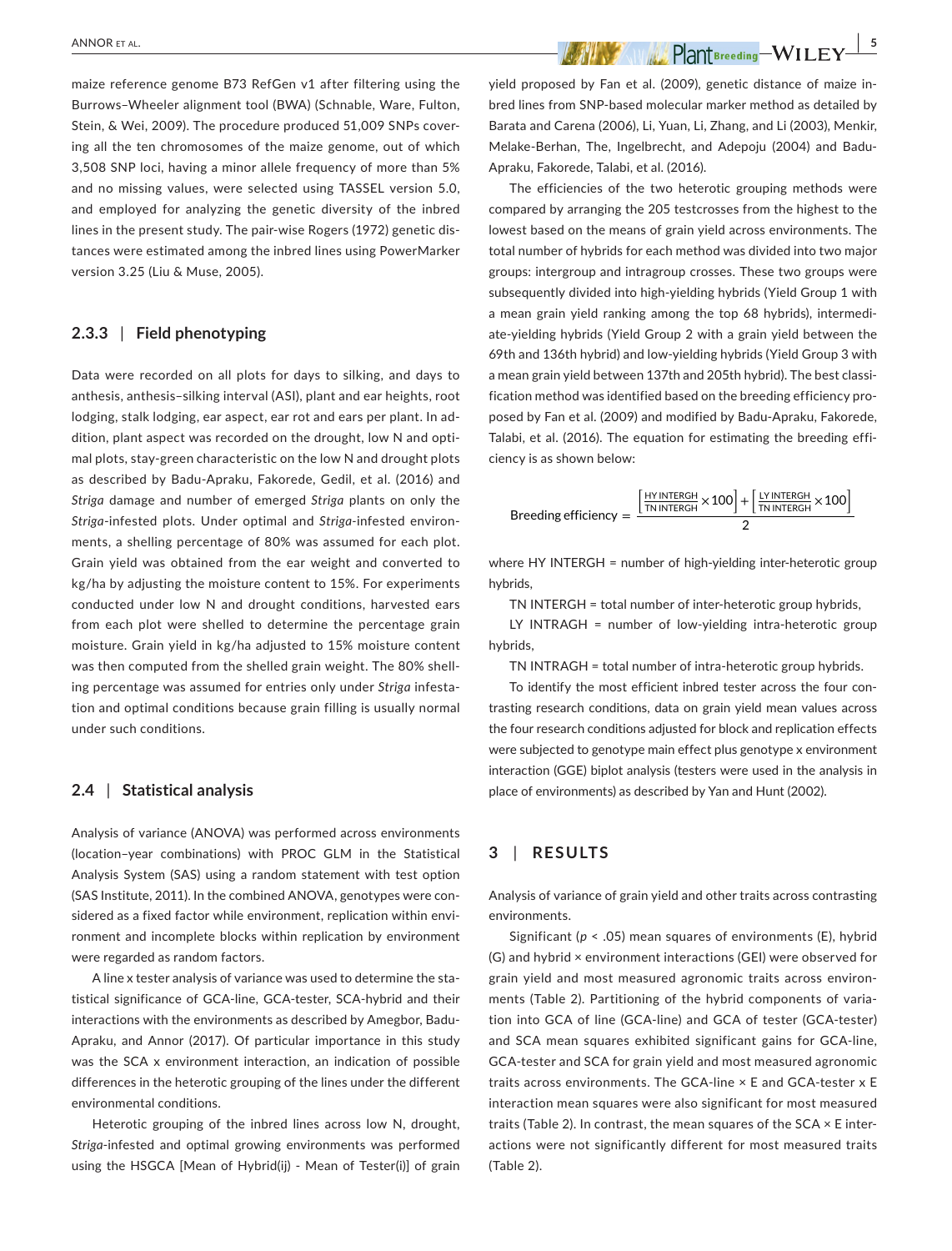|                         |                | TABLE 2 Mean squares of grain yield and other agronomic traits of early maturing maize hybrids and five checks across 17 contrasting environments in Nigeria between 2014 and 2016                                                                                                                                                                                                                                               |              |               |            |             |            |                  |             |           |                 |                     |                 |                     |
|-------------------------|----------------|----------------------------------------------------------------------------------------------------------------------------------------------------------------------------------------------------------------------------------------------------------------------------------------------------------------------------------------------------------------------------------------------------------------------------------|--------------|---------------|------------|-------------|------------|------------------|-------------|-----------|-----------------|---------------------|-----------------|---------------------|
| Source                  | ă              | <b>YIELD</b>                                                                                                                                                                                                                                                                                                                                                                                                                     | POLLEN       | <b>DYSK</b>   | <b>ASI</b> | <b>PLHT</b> | 玉          | EASP             | EROT        | EPP       | ă               | PASP                | ă               | <b>STGR</b>         |
| $\widetilde{\text{Em}}$ | $\frac{6}{1}$  | 848,804**                                                                                                                                                                                                                                                                                                                                                                                                                        | $1862.51***$ | $3,625.96***$ | $411.37**$ | 182,027**   | 78,014**   | $37.50**$        | 2,996.61**  | $2.53**$  | $\overline{12}$ | 92.43**             | 5               | 506.67**            |
| Rep(Env)                | 17             | $12,982***$                                                                                                                                                                                                                                                                                                                                                                                                                      | 62.80**      | 87.29**       | $6.92***$  | $2,632***$  | $2,121***$ | $4.48**$         | $128.39***$ | $0.13**$  | $\frac{3}{2}$   | $4.86***$           | $\check{\circ}$ | $25.77***$          |
| Block(Env x Rep)        | 442            | $2,245**$                                                                                                                                                                                                                                                                                                                                                                                                                        | 5.75**       | $8.23**$      | $1.58**$   | 639**       | 266**      | $1.07***$        | 8.68**      | $0.03**$  | 338             | $1.12***$           | 156             | $1.88***$           |
| Hybrid                  | 209            | $12,034**$                                                                                                                                                                                                                                                                                                                                                                                                                       | $62.47**$    | 83.04**       | $4.74**$   | $3,120**$   | 788**      | $4.17**$         | $16.73**$   | $0.05**$  | 209             | $4.87**$            | 209             | $1.77***$           |
| GCA-line                | $\overline{6}$ | $19,327**$                                                                                                                                                                                                                                                                                                                                                                                                                       | 208.43**     | 306.88**      | $15.97***$ | $3,077**$   | 824**      | $4.66***$        | 47.31**     | $0.09**$  | $\overline{Q}$  | $6.71***$           | $\overline{0}$  | $3.05**$            |
| GCA-tester              | 4              | 188,137**                                                                                                                                                                                                                                                                                                                                                                                                                        | 880.46**     | 956.38**      | 24.76**    | 116,079 **  | 27,107**   | 79.47**          | $118.94***$ | $0.39***$ | 4               | 117.24**            | 4               | $14.61***$          |
| SCA                     | 160            | 6,079**                                                                                                                                                                                                                                                                                                                                                                                                                          | $13.34***$   | $15.58***$    | $1.95***$  | $772**$     | 234**      | $2.30**$         | $8.27**$    | $0.04**$  | 160             | $1.83**$            | 160             | $1.36$ <sup>2</sup> |
| Env x Hybrid            |                | $1,459***$<br>3,344                                                                                                                                                                                                                                                                                                                                                                                                              | $4.95***$    | $6.75***$     | $1.57**$   | 398**       | $150**$    | $0.65**$         | $5.50**$    | $0.03**$  | 2,508           | $0.62**$            | 1,045           | $1.04**$            |
| En x GCA-line           | 640            | 2,365**                                                                                                                                                                                                                                                                                                                                                                                                                          | $10.88**$    | $15.47**$     | $2.14**$   | 462**       | $207**$    | $1.01***$        | 7.77**      | $0.04**$  | 480             | $0.84**$            | 200             | $1.40**$            |
| $Env \times GCA-tester$ | 64             | 9,846**                                                                                                                                                                                                                                                                                                                                                                                                                          | $12.76***$   | 20.83**       | 5.95**     | $3,642**$   | 917 **     | $3.68**$         | 27.10**     | $0.12***$ | 48              | $2.24***$           | 20              | $4.31***$           |
| Env x SCA               |                | $1,265***$<br>2,560                                                                                                                                                                                                                                                                                                                                                                                                              | $4.33**$     | $5.43**$      | $1.48***$  | $356**$     | $143**$    | $0.60^{\degree}$ | 5.24        | $0.03**$  | 1920            | $0.61$ <sup>*</sup> | 800             | 1.09                |
| Error                   |                | 986<br>3,484                                                                                                                                                                                                                                                                                                                                                                                                                     | 2.86         | 4.33          | 1.27       | 287         | 131        | 0.56             | 4.85        | 0.02      | 2,664           | 0.55                | 1,229           | 1.10                |
|                         |                | EROT, ear rot; PASP, plant aspect; PLHT, plant height (cm); Pollen = days to 50% anthesis; Rep, replication; STGR = stay-green characteristic. The error terms should only be used to test the last source of<br>*** = Significant at 0.05 and 0.01 probability levels, respectively; ASI, anthesis-silking interval; DYSK, days to 50% silking; EASP, ear aspect; EHT, ear height (cm); Env, environment; EPP = ears per plant; |              |               |            |             |            |                  |             |           |                 |                     |                 |                     |

J

# **3.1**  | **Efficiency of testers based on discriminating ability across environments**

The efficiency of a tester was assessed by the average environment (tester) coordination (AEC) view of the GGE biplot (Figure 1) as described by Yan (2014) and Akinwale, Badu-Apraku, Fakorede, and Vroh-Bi (2014). The thick single-arrow line is referred to as the average environment (tester) coordinate abscissa (AEC abscissa) while the double-headed arrow line is called the AEC ordinate. The efficiency is determined by the relationship among the testers and the length of the tester vector. In the biplot display, the cosine of the angle between any two tester vectors in dicates the correlation coefficient between the testers. The smaller the angle between any two testers, the more closely related the testers are in classifying inbred lines into heterotic groups. In addition, in the biplot display, the rays connecting the tester label to the biplot origin are de scribed as tester vectors and the vector length of a tester approximates the standard deviation, which measures the magnitude (discriminating power) of its ability to assess the grain yield of the crosses. Testers with shorter vectors provide little or no information about the entries evalu ated compared to those with longer vectors. Based on these criteria, the ranking based on discriminating ability of the testers was as follows: TZE 23 (C)> TZEI 17 (B)> TZEI 10 (A)> ENT 13 (E)> TZEI 129 (D). Strong posi tive correlations (similarity) were found among the testers B, A, E and D (Figure 1) whereas tester C was found to be unique from all the other testers. Tester C was therefore identified as the most efficient early ma turing yellow inbred tester across the four research conditions. Tester B was found to be the most efficient among the testers which were found to be similar, that is A, B D and E. Hence, tester B represented the four testers. Testers C and B were therefore the most efficient among the five testers based on the discriminating ability.

# **3.2**  | **Heterotic grouping of maize inbred lines across research conditions**

# **3.2.1**  | **Heterotic grouping of inbred lines based on HSGCA method**

Considering the fact that testers A, B, D and E were similar while tester C was unique, the HSGCA heterotic grouping method clas sified the 41 inbred lines into three heterotic groups across the research environments (Table 3). Twenty-two of the inbred lines were placed in heterotic group 1 (heterotic group of testers A, B, D and E), 15 in the heterotic group 2 (heterotic group of tester C) and four in the heterotic group 3 (heterotic group of inbred lines which were not grouped by any of the five testers) (Table 3).

# **3.2.2**  | **Heterotic grouping of inbred lines based on the SNP marker method**

variation; YIELD, grain yield (t/ha).

variation; YIELD, grain yield (t/ha)

The heterotic grouping method based on the SNP markers also clas sified the inbred lines into three heterotic groups (Table 3). Group 1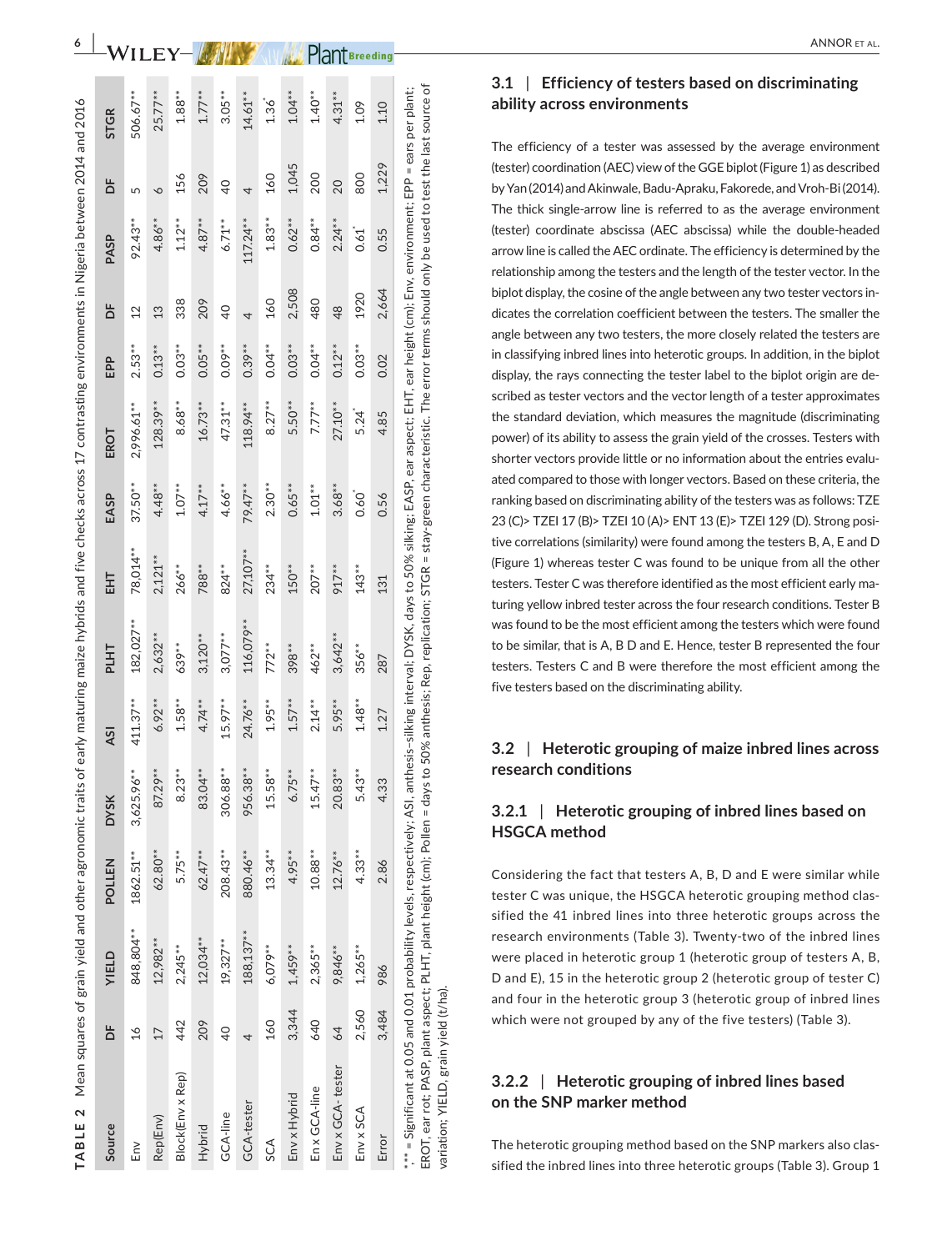

**TABLE 3** Classification of early maturing maize inbreds into heterotic groups based on HSGCA effects of grain yield and SNP-based markers heterotic grouping methods across 17 environments in Nigeria between 2014 and 2016

| Group 1 (Testers A, B, D, E)                                                                                                                                                                                            | Group 2 (Tester C)                                                                                                                                                      | Group 3 (No Tester)                                                                                                                                                                                                                                                                       |
|-------------------------------------------------------------------------------------------------------------------------------------------------------------------------------------------------------------------------|-------------------------------------------------------------------------------------------------------------------------------------------------------------------------|-------------------------------------------------------------------------------------------------------------------------------------------------------------------------------------------------------------------------------------------------------------------------------------------|
| <b>HSGCA</b>                                                                                                                                                                                                            |                                                                                                                                                                         |                                                                                                                                                                                                                                                                                           |
| TZEI 432,TZEI 441,TZEI 182,TZEI 24,TZEI<br>175, TZEI 430, TZEI 470, TZEI 472, TZEI 507,<br>TZEI 449,TZEI 450,TZEI 16,TZEI 415,TZEI<br>428, TZEI 442, TZEI 464, TZEI 508, TZEI 520,<br>TZEI 161, TZEI 173, ENT 8, ENT 17 | TZEI 433, TZEI 439, TZEI 443, TZEI<br>461, TZEI 474, TZEI 483, TZEI 484,<br>TZEI 495, TZEI 515, TZEI 516, TZEI<br>518, TZEI 522, TZEI 455, TZEI 494,<br><b>TZEI 160</b> | TZEI 462, TZEI 465, TZEI 486, TZEI 124                                                                                                                                                                                                                                                    |
| SNP-based markers                                                                                                                                                                                                       |                                                                                                                                                                         |                                                                                                                                                                                                                                                                                           |
| TZEI 16, TZEI 415, TZEI 450, TZEI 173, TZEI<br>175, TZEI 470, TZEI 472, ENT 17, ENT 8,<br><b>TZEI 124. TZEI 182</b>                                                                                                     | TZEI 160. TZEI 161. TZEI 24                                                                                                                                             | TZEI 428, TZEI 430, TZEI 507, TZEI 474, TZEI 508,<br>TZEI 483, TZEI 484, TZEI 432, TZEI 449, TZEI<br>486, TZEI 433, TZEI 520, TZEI 443, TZEI 522, TZEI<br>455, TZEI 515, TZEI 516, TZEI 518, TZEI 439, TZEI<br>441, TZEI 442, TZEI 461, TZEI 462, TZEI 464, TZEI<br>465.TZEI 494.TZEI 495 |

comprised 11 inbred lines whereas group 2 comprised three inbred lines. Group 3 was made up of 27 inbred lines. Only 14 (34%) of the 41 inbred lines were classified similarly into heterotic groups by both the HSGCA and the SNP-marker-based heterotic grouping methods.

# **3.2.3** | **Comparison of heterotic grouping methods across environments using the breeding efficiency**

The HSGCA method identified 68 hybrids as high-yielding and 28 as low-yielding across research environments. In contrast, the SNP-marker-based method identified 63 hybrids as high-yielding while 11 were identified as low-yielding hybrids across research environments (Table 4). The HSGCA method recorded the highest breeding efficiency of 58.1% compared to the 42.2% of the SNPmarker-based method (Table 4).

# **4** | **DISCUSSION**

The significant mean squares of E, G and GEI observed for grain yield and most measured agronomic traits across environments suggested that the test environments were dissimilar and that there were adequate genetic differences among the hybrids for effective selection for the measured traits. The results also revealed that the expression of grain yield and most of the other measured traits were not consistent in the contrasting environments. This result underscores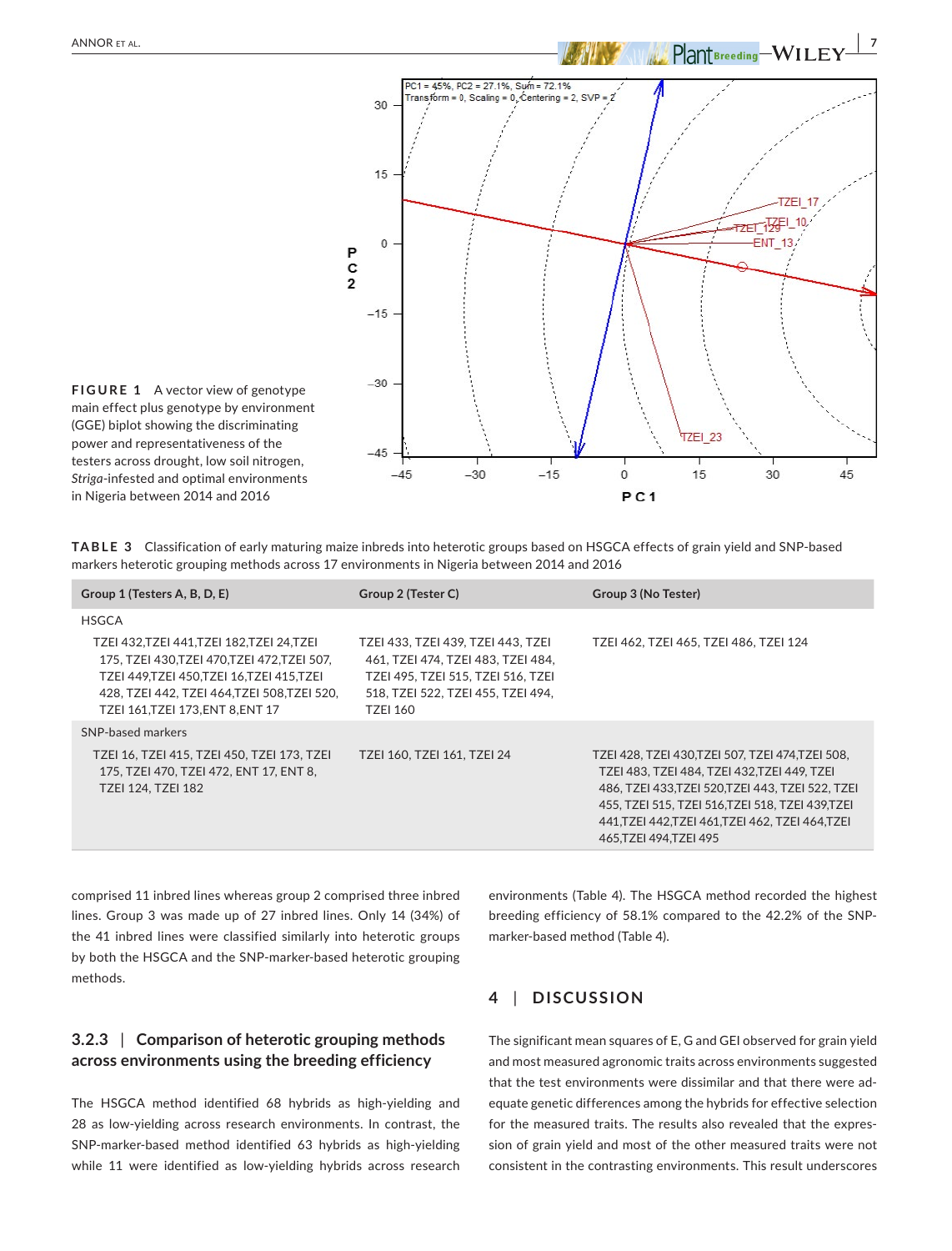**TABLE 4** Number of intergroup and intragroup hybrids classified by the heterotic group's specific combining ability (SCA) and general combining ability (GCA) of grain yield (HSGCA), and the SNP-based molecular marker methods along with the breeding efficiency (BE) of the methods across 17 contrasting environments in Nigeria between 2014 and 2016

| Yield group    | Cross type | <b>HSGCA</b> | <b>SNP</b> |
|----------------|------------|--------------|------------|
| $\mathbf{1}$   | Inter      | 68           | 63         |
| 1              | Intra      | $\Omega$     | 5          |
| $\overline{2}$ | Inter      | 59           | 62         |
| $\overline{2}$ | Intra      | 9            | 6          |
| 3              | Inter      | 41           | 58         |
| 3              | Intra      | 28           | 11         |
| BE             |            | 58.08        | 42.21      |

*Note:* BE for HSGCA = {[(68/168) × 100) + [(28/37) × 100]}/2; BE for  $SNP = \{[(63/183) \times 100] + [(11/22) \times 100]\}/2.$ 

the need for extensive testing of hybrids across multiple locations before release and commercialization.

The failure of the HSGCA and SNP-marker-based grouping methods to classify some inbreds into the heterotic groups of the five testers suggested that those inbred lines belonged to heterotic groups other than those of the five testers.

The highest breeding efficiency obtained for the HSGCA heterotic grouping method compared with the SNP-marker-based method indicated that the HSGCA method was more effective in classifying the inbred lines into heterotic groups under the contrasting environments. This result confirmed that the HSGCA method was the most reliable for grouping the parental lines into heterotic groups for the development of productive and stable hybrids as well as synthetic varieties. Hence, crossing inbred lines from opposite HSGCA heterotic groups could result in more productive hybrids across drought, low N, *Striga*-infested and optimal growing environments. Furthermore, the inbred lines classified into the same heterotic group by the HSGCA method could be recombined to form heterotic populations that could be improved through recurrent selection for extraction of inbred lines and synthetics for use in breeding programmes in the tropics. The results obtained in the present study disagreed with those of Badu-Apraku, Fakorede, et al. (2015), Badu-Apraku, Annor, et al. (2015), who found the SNP-based grouping method to be much more efficient for classifying inbred lines under drought, *Striga*-infested and optimal environments. However, the result is consistent with the findings of Fan et al. (2009), Akinwale et al. (2014), Badu-Apraku, Fakorede, et al. (2015) and Amegbor et al. (2017) who reported that the HSGCA was the most efficient for classifying inbred lines under drought, low N and optimal environments. The differences observed in the present study and those of the earlier workers could be attributed to genetic differences in the set of inbred lines used in the present study. The classification of the inbred lines into three heterotic groups or clusters (based on the most efficient method, HSGCA) indicated that there was a broad genetic diversity among the set of inbred lines used in the present study.

Another important requirement of any successful breeding programme is the availability of efficient testers which could effectively discriminate and classify inbred lines into appropriate heterotic groups and for the development of high-yielding hybrids and synthetic varieties. The efficient testers identified in the present study could be utilized for cost-effective classification of other early-maturing tropical yellow inbred lines into heterotic groups, assess the combining ability and identify superior hybrid combinations under drought, low N, *Striga,* optimal and across the research environments.

# **5** | **CONCLUSIONS**

The HSGCA method had a higher breeding efficiency than the SNP-based grouping method across the research environments indicating that it was more effective in classifying the inbred lines into heterotic groups. Maximum heterosis could therefore be exploited if inbred lines with significant and positive GCA effects for grain yield and classified into opposing heterotic groups by the HSGCA method are crossed for hybrid or synthetic variety development. Testers TZEI 17 (B) and TZEI 23 (C) were identified as the most efficient across contrasting environments and would be invaluable for classifying other inbred lines into heterotic groups, assessing the combining ability and developing superior multiple stress tolerant early maturing yellow hybrids for use in the tropics including SSA.

#### **ACKNOWLEDGEMENTS**

This work was supported by the Bill & Melinda Gates Foundation [OPP1134248]. The authors are also grateful to IITA for providing the research facilities for this study. We are also grateful to Mr. Charles Nelimor, the staff of IITA Maize Improvement Programme and the Bioscience Unit, Ibadan, Nigeria for technical assistance.

#### **CONFLICT OF INTEREST**

The authors declare that there is no competing interest.

#### **AUTHORS CONTRIBUTIONS**

Benjamin Annor, Baffour Badu-Apraku and Daniel Nyadanu were involved in the experimental design, data collection, analysis and interpretation as well as write-up of this research. Richard Akromah and Morakinyo A. B. Fakorede took part in the experimental design, analysis and interpretation of data and writing up.

#### **ORCID**

*Baffour Badu-Aprak[u](https://orcid.org/0000-0003-0113-5487)* <https://orcid.org/0000-0003-0113-5487>

#### **REFERENCES**

- Agbaje, S. A., Badu-Apraku, B., & Fakorede, M. A. B. (2008). Heterotic patterns of early maturing maize inbred lines in *Striga*-free and *Striga*infested environments. *Maydica*, *53*, 87–96.
- Akinwale, R. O., Badu-Apraku, B., Fakorede, M. A. B., & Vroh-Bi, I. (2014). Heterotic grouping of tropical early-maturing maize inbred lines